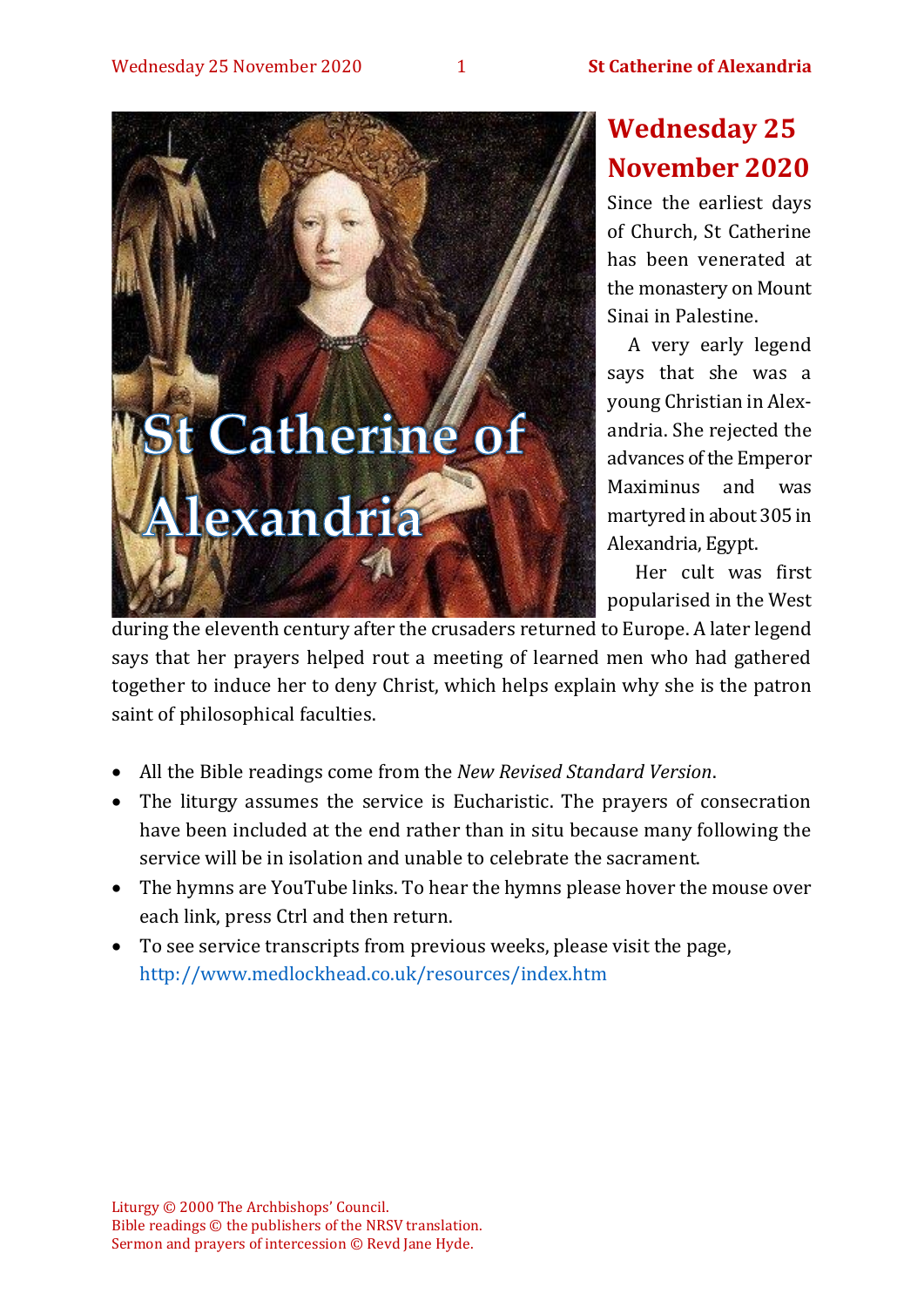# **Introduction and welcome**

HYMN 1 **[I cannot tell](https://www.youtube.com/watch?v=62wk5KvI7-w)** (please click on this link to hear the hymn)

# **The Welcome**

In the name of the Father, and of the Son, and of the Holy Spirit

All **Amen.**

The Lord be with you

All **And also with you.**

## **The Preparation**

All **Almighty God,**

**to whom all hearts are open, all desires known, and from whom no secrets are hidden: cleanse the thoughts of our hearts by the inspiration of your Holy Spirit, that we may perfectly love you, and worthily magnify your holy name; through Christ our Lord. Amen.**

Our Lord Jesus Christ said: The first commandment is this: 'Hear, O Israel, the Lord our God is the only Lord. You shall love the Lord your God with all your heart, with all your soul, with all your mind, and with all your strength.'

And the second is this: 'Love your neighbour as yourself.' There is no other commandment greater than these. On these two commandments hang all the law and the prophets. All **Amen. Lord, have mercy.**

Christ calls us to share the heavenly banquet of his love with all the saints in earth and heaven. Therefore, knowing our unworthiness and sin, let us confess our sins in penitence and faith, firmly resolved to keep God's commandments and to live in love and peace with all.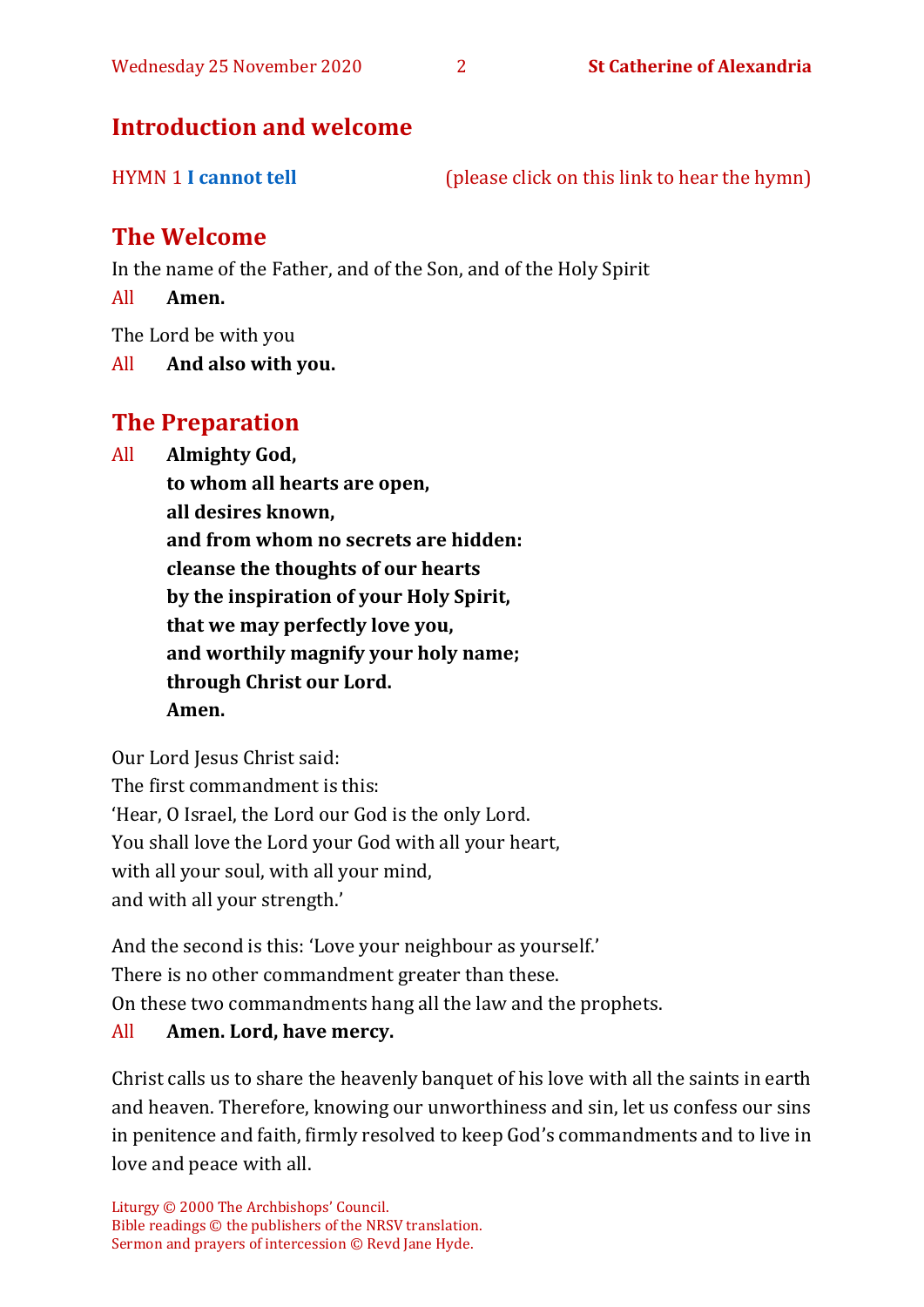All **Almighty God, our heavenly Father, we have sinned against you and against our neighbour in thought and word and deed, through negligence, through weakness, through our own deliberate fault. We are truly sorry and repent of all our sins. For the sake of your Son Jesus Christ, who died for us, forgive us all that is past and grant that we may serve you in newness of life to the glory of your name. Amen.**

Almighty God,

who forgives all who truly repent, have mercy upon you, pardon and deliver you from all your sins, confirm and strengthen you in all goodness, and keep you in life eternal; through Jesus Christ our Lord. All **Amen.**

# **The Gloria**

This Gloria is sung to the tune of 'Cwm Rhondda'. Click **[here](about:blank)** for the tune.

All **Glory be to God in Heaven, Songs of joy and peace we bring, Thankful hearts and voices raising, To creation's Lord we sing. Lord we thank you, Lord we praise you, Glory be to God our King: Glory be to God our King.**

**Lamb of God, who on our shoulders, Bore the load of this world's sin; Only Son of God the Father, You have brought us peace within. Lord, have mercy, Christ have mercy,**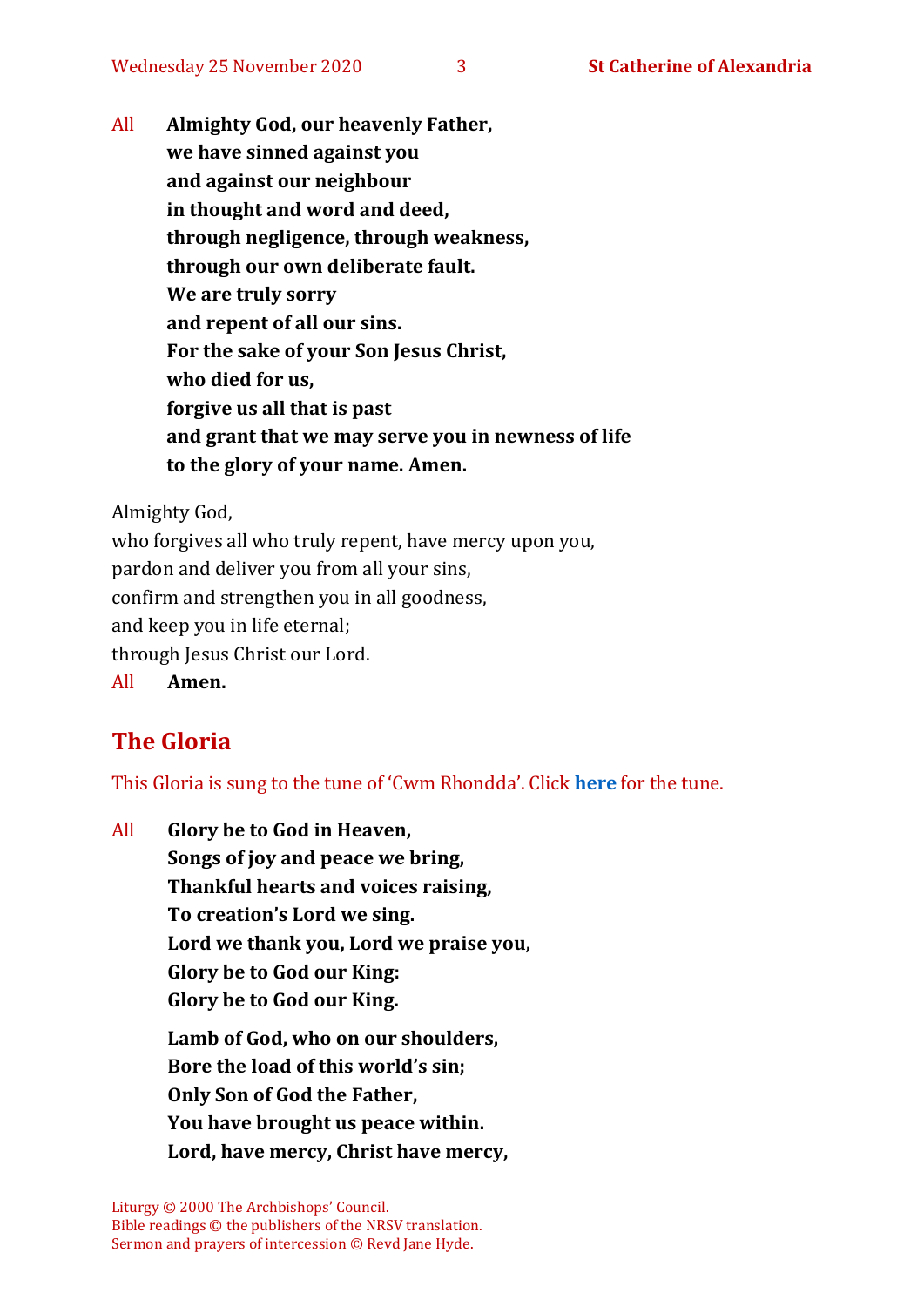**Now your glorious reign begin: Now your glorious reign begin.**

**You O Son of God are Holy, You we praise with one accord. None in heav'n or earth is like you, Only you are Christ the Lord. With the Father and the Spirit, Ever worshipped and adored: Ever worshipped and adored.**

# **The Collect for St Catherine**

Almighty ever-living God, who gave Saint Catherine of Alexandria to your people as a Virgin and an invincible Martyr, grant that through her intercession we may be strengthened in faith and constancy and spend ourselves without reserve for the unity of the Church; through our Lord Jesus Christ, your Son our Lord, who lives and reigns with you in the unity of the Holy Spirit, one God, for ever and ever. All **Amen.**

# **First reading**

A reading from the Revelation of Saint John the Divine

I saw another portent in heaven, great and amazing: seven angels with seven plagues, which are the last, for with them the wrath of God is ended.

And I saw what appeared to be a sea of glass mixed with fire, and those who had conquered the beast and its image and the number of its name standing beside the sea of glass with harps of God in their hands. And they sing the song of Moses, the servant of God, and the song of the Lamb:

'Great and amazing are your deeds, Lord God the Almighty! Just and true are your ways, King of the nations! Lord, who will not fear and glorify your name? For you alone are holy.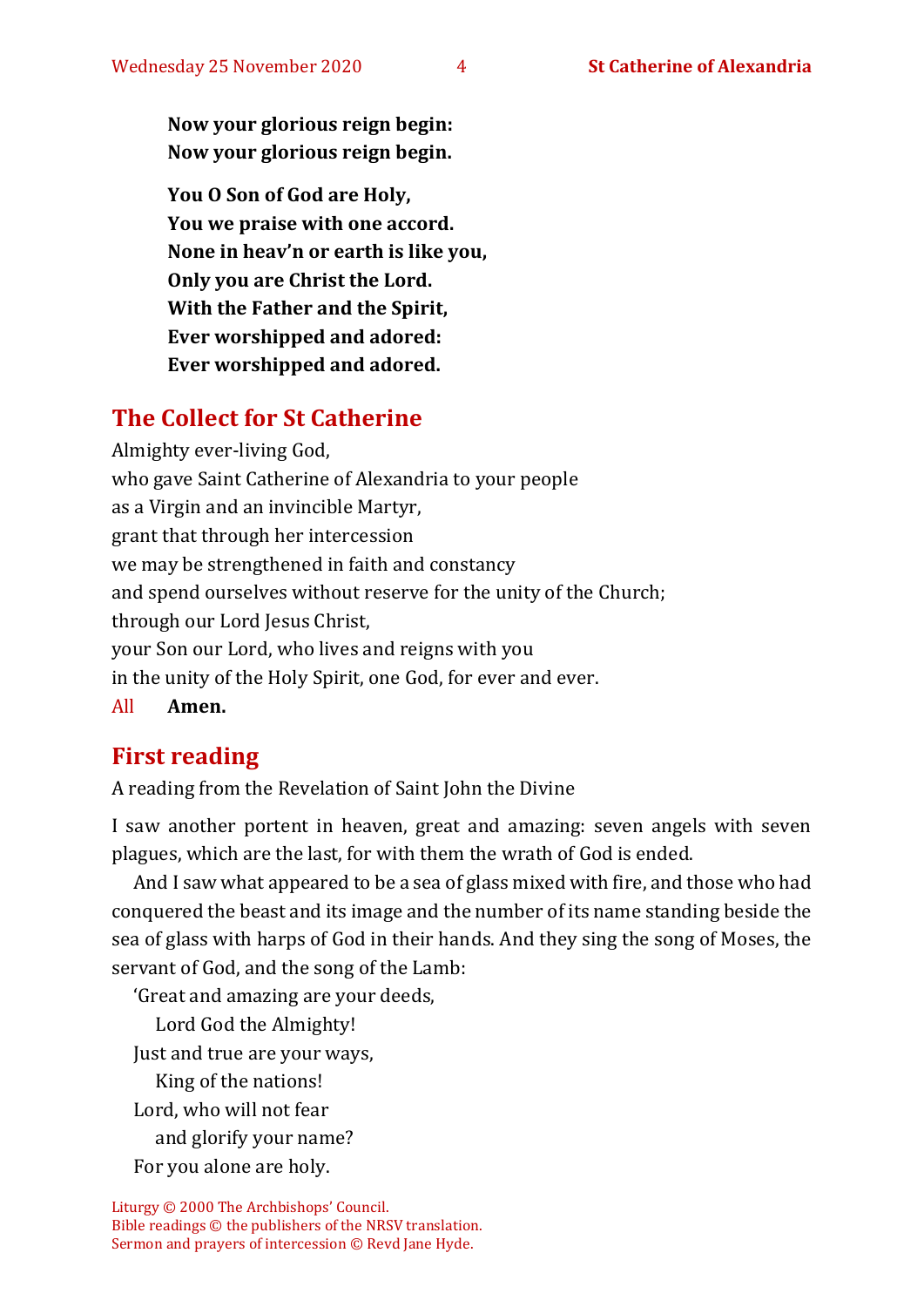All nations will come and worship before you, for your judgements have been revealed.' *Revelation 15:1–4*

This is the Word of the Lord

All **Thanks be to God.**

# **Second reading**

A reading from St Paul's Letter to the Philippians

Yet whatever gains I had, these I have come to regard as loss because of Christ. More than that, I regard everything as loss because of the surpassing value of knowing Christ Jesus my Lord. For his sake I have suffered the loss of all things, and I regard them as rubbish, in order that I may gain Christ and be found in him, not having a righteousness of my own that comes from the law, but one that comes through faith in Christ, the righteousness from God based on faith. I want to know Christ and the power of his resurrection and the sharing of his sufferings by becoming like him in his death, if I may somehow attain the resurrection from the dead.

Not that I have already obtained this or have already reached the goal; but I press on to make it my own, because Christ Jesus has made me his own. Beloved, I do not consider that I have made it my own; but this one thing I do: forgetting what lies behind and straining forward to what lies ahead, I press on towards the goal for the prize of the heavenly call of God in Christ Jesus. *Philippians 3:7–14*

This is the Word of the Lord All **Thanks be to God.**

HYMN 2 **[Father in Heaven](https://www.youtube.com/watch?v=BamB290iJU0)** (click on this link to hear the hymn)

# **Gospel reading**

Hear the Gospel of our Lord Jesus Christ according to Luke

### All **Glory to you O Lord.**

Jesus said, 'Before all this occurs, they will arrest you and persecute you; they will hand you over to synagogues and prisons, and you will be brought before kings and governors because of my name. This will give you an opportunity to testify. So make up your minds not to prepare your defence in advance; for I will give you words and a wisdom that none of your opponents will be able to withstand or contradict. You will be betrayed even by parents and brothers, by relatives and friends; and they will put some of you to death. You will be hated by all because of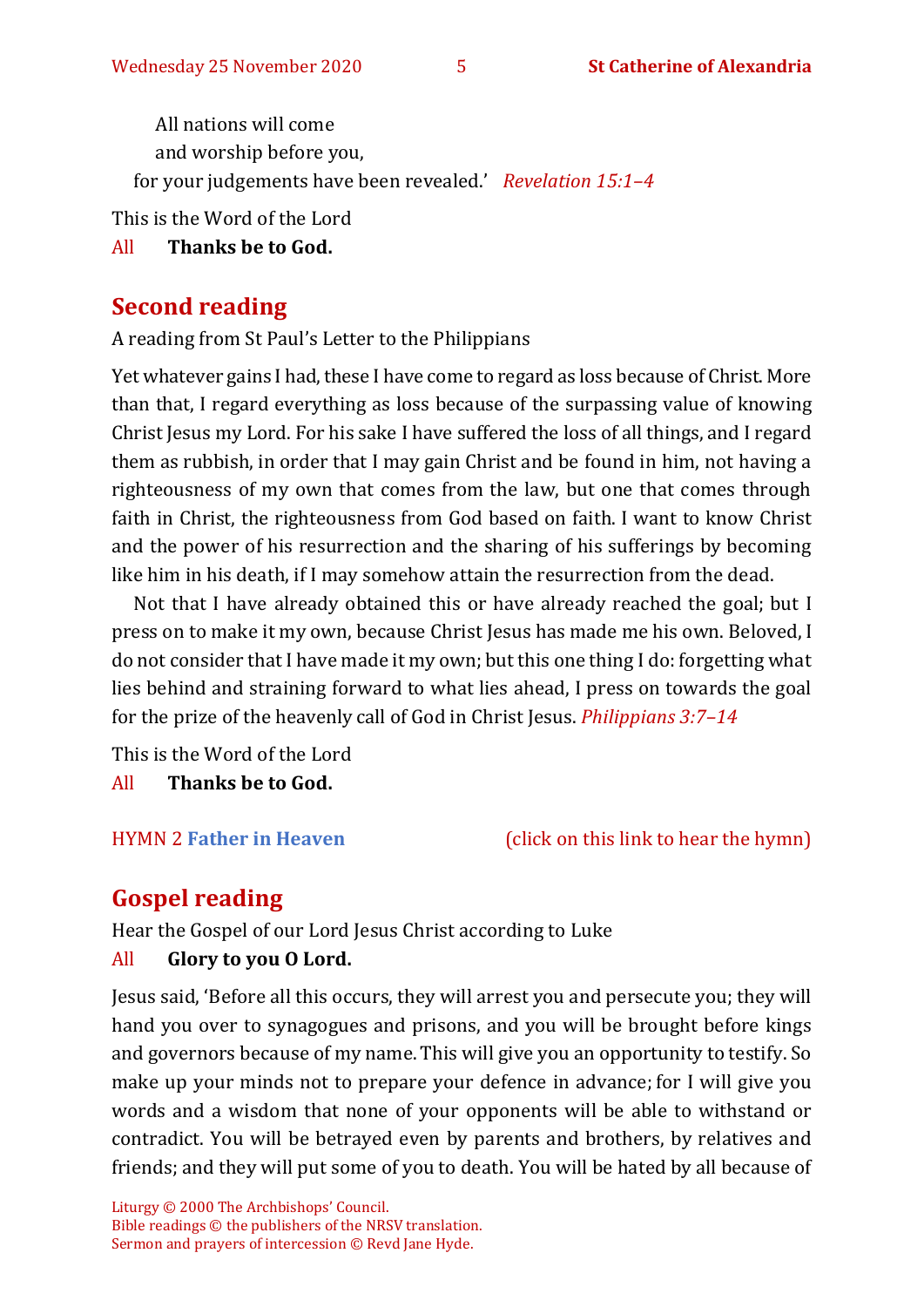my name. But not a hair of your head will perish. By your endurance you will gain your souls.' *Luke 21:12–19*

This is the Gospel of the Lord

All **Praise to you O Christ.** 

### **Sermon**

Above Westminster Abbey's Great West Door stand ten statues commemorating twentieth century martyrs—Christians who gave up their lives for, or because of, their beliefs. Among them are Dr Martin Luther King—the American Civil Rights activist who was assassinated; the Lutheran pastor Dietrich Bonhoeffer—killed by the Nazis in 1945; and Archbishop Oscar Romero—who spoke out against oppression and was murdered by the authorities in El Salvador. Unlike Catherine of Alexandria, whom we remember today, their stories are better documented but, like her, these modern martyrs embraced physical death rather than compromise their firmly held faith in, and obedience to, the teachings of Christ.

Just before the beginning of today's gospel passage, Jesus has been telling his disciples what must happen before the 'end times' and, as we near the end of another Church year—with Advent approaching (when we focus on Christ's second coming)—we may also pause to reflect on such things. But Jesus goes on to outline the trials and tribulations which will face His followers before He comes in glory at the end of time. Not just those who followed Him at the time, but a message for us all … here and now.

Jesus doesn't promise us an easy time here on earth. In fact, He makes it quite clear to us, and His disciples, that we will be scorned, laughed at, and in extreme cases, even hated and persecuted.

While we in 'the West' do not expect persecution to be a possible consequence of faith, Christians (indeed other people of Faith) in more volatile or repressive areas of the world regularly face imprisonment, intimidation, harassment, beatings and even death for their beliefs. Many refugees who are able to escape such regimes and find sanctuary, as Christians, in our country, have fled such terrors but have still sacrificed successful careers, a financially secure way of life, a familiar culture, language and the love of family (who they know they will never see again) for the love of Christ; and yet, shockingly, they are still treated with suspicion and often suffer mindless discrimination.

We may not be called upon to leave our homes and families or die for our faith but we should be prepared, nevertheless, to give our lived lives … all that we have to give … in the service of Christ. This giving will not be easy. We may get tired as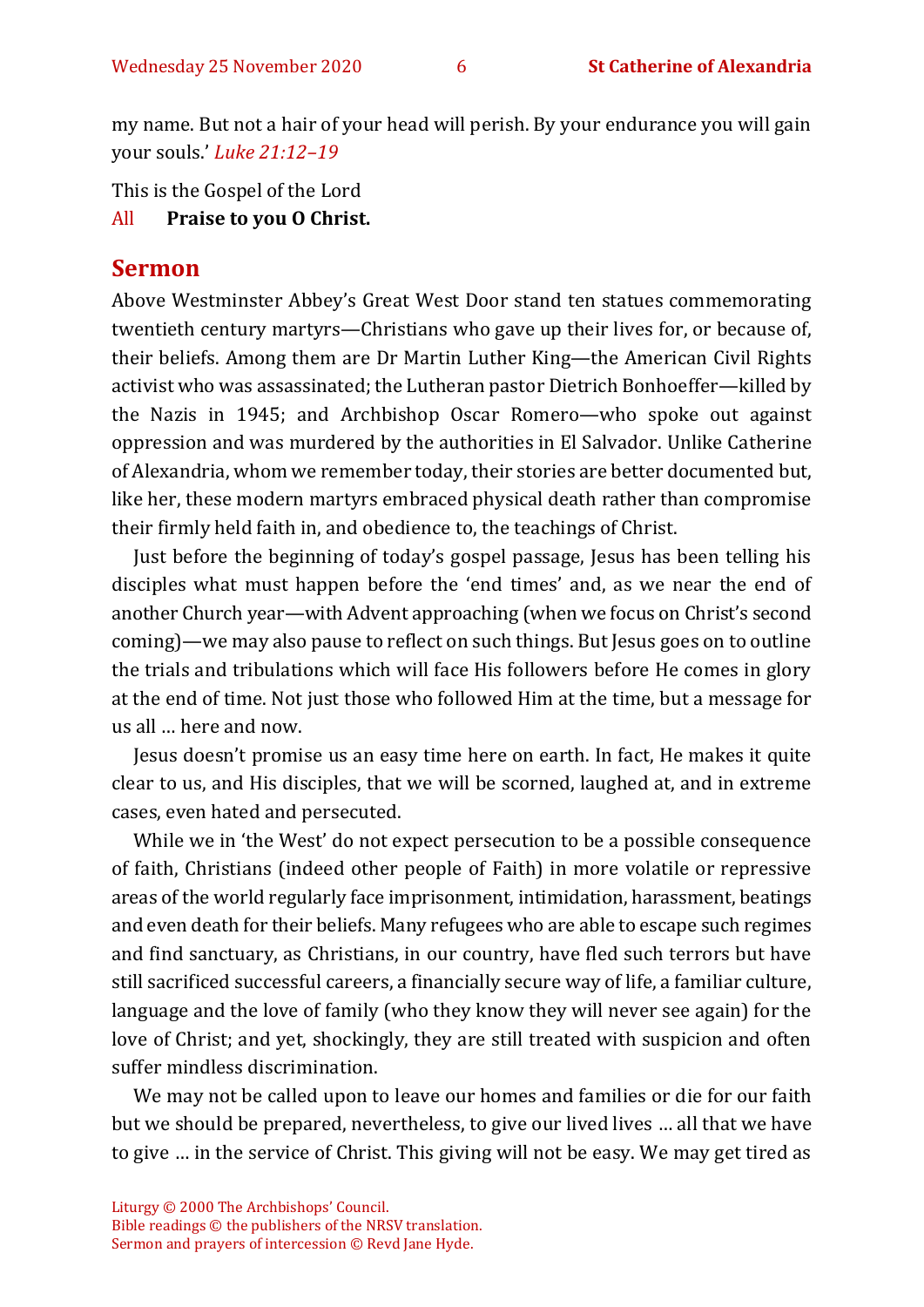it is hard to consistently put others' needs ahead of our own and to keep on doing it week after week, month after month, year after year. As Jesus says, at the end of the passage, *"By your endurance you will gain your souls"*. As faithful disciples, we don't get time off and there are no shortcuts. At times when we feel tired or discouraged, we need to focus on that vision of Christ's return to sustain us … keeping it alive … through service, prayer and worship. In these ways we can top up our spiritual 'fuel tanks' giving us the energy and reserves to continue ... to 'endure'.

Today in the Church calendar, we also commemorate the life of Isaac Watts (1674–1748) regarded as the 'Godfather of Hymnody' who is credited with some 750 hymns. One of the most well loved is *'When I survey the Wondrous Cross'*. The final verse seems to sum up the essence of what commitment to Christ, regardless of troubles and difficulties, is all about:

*Were the whole realm of nature mine, that were an offering far too small; love so amazing, so divine, demands my soul, my life, my all.* Amen

## **The Creed**

Do you believe and trust in God the Father, the source of all being and life, the one for whom we exist?

#### All **We believe and trust in him.**

Do you believe and trust in God the Son, who took our human nature, died for us and rose again?

#### All **We believe and trust in him.**

Do you believe and trust in God the Holy Spirit, who gives life to the people of God and makes Christ known in the world?

#### All **We believe and trust in him.**

This is the faith of the Church.

All **This is our faith. We believe and trust in one God, Father, Son and Holy Spirit. Amen.**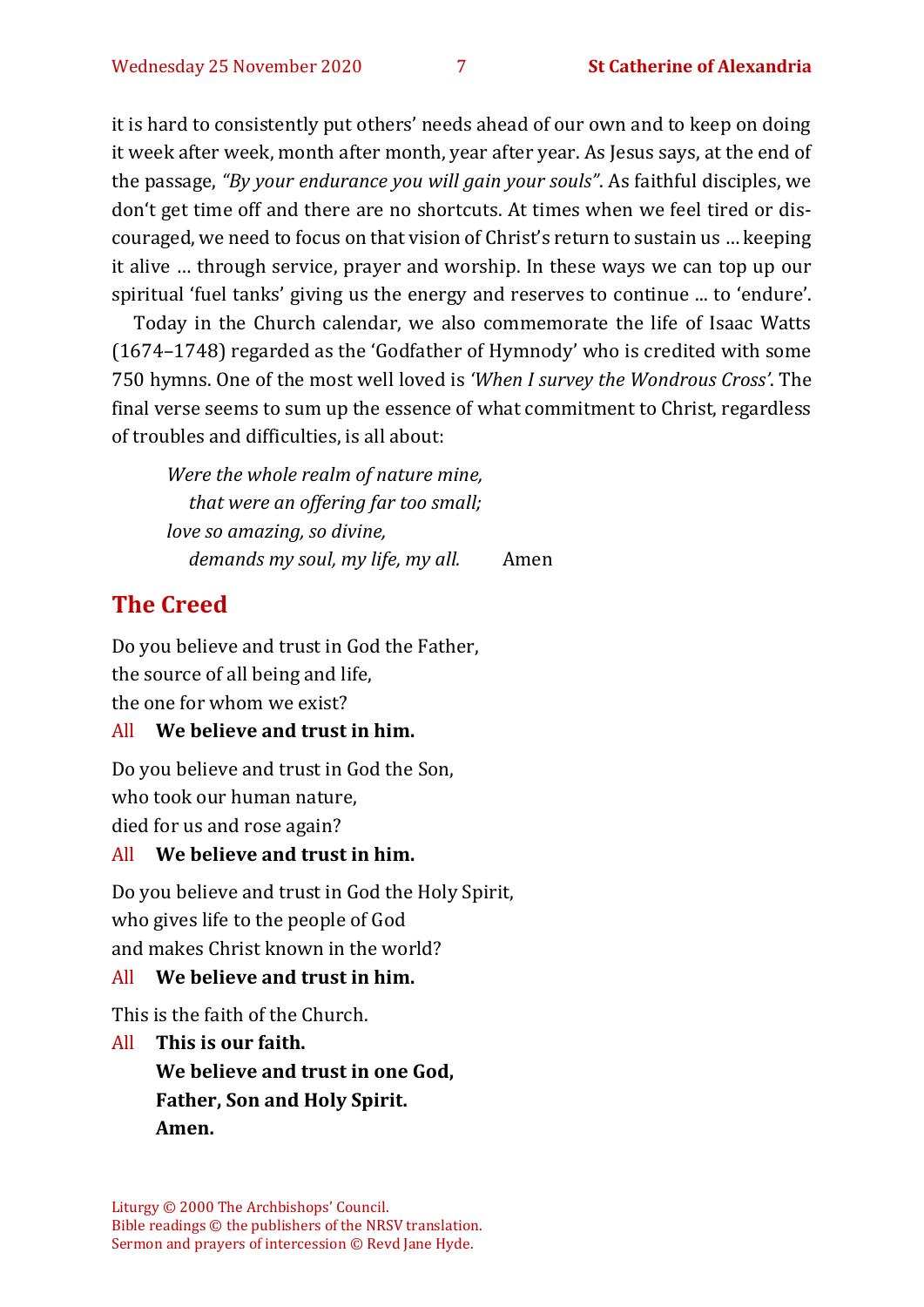# **Prayers of intercession**

Let us pray,

Loving Lord,

grant us, your Church, the courage to be true to our calling whatever the cost.

Help us to endure in the face of indifference and hostility

giving our whole lives to your service.

Lord in your mercy,

#### All **hear our prayer.**

Loving Lord,

pour into the hearts of all who have authority,

and the responsibilities of leadership,

your spirit of compassion, and a willingness to defend and care

for all who are dispossessed and friendless.

Help them to govern with integrity.

Lord in your mercy,

#### All **hear our prayer.**

Loving Lord,

mindful of your gospel of love,

help us to give ourselves to the service of others

and by our example kindle in them,

the same attitude of generous giving.

We pray for our families, friends and communities.

Lord in your mercy,

### All **hear our prayer.**

Loving Lord,

draw near to all who suffer at this time,

those who are ill at home, in hospital or hospice,

those who are lonely, isolated or in despair.

Help us to notice where we can be your agents

of healing, relief and love.

Lord in your mercy,

### All **hear our prayer.**

Loving Lord, receive all who have died,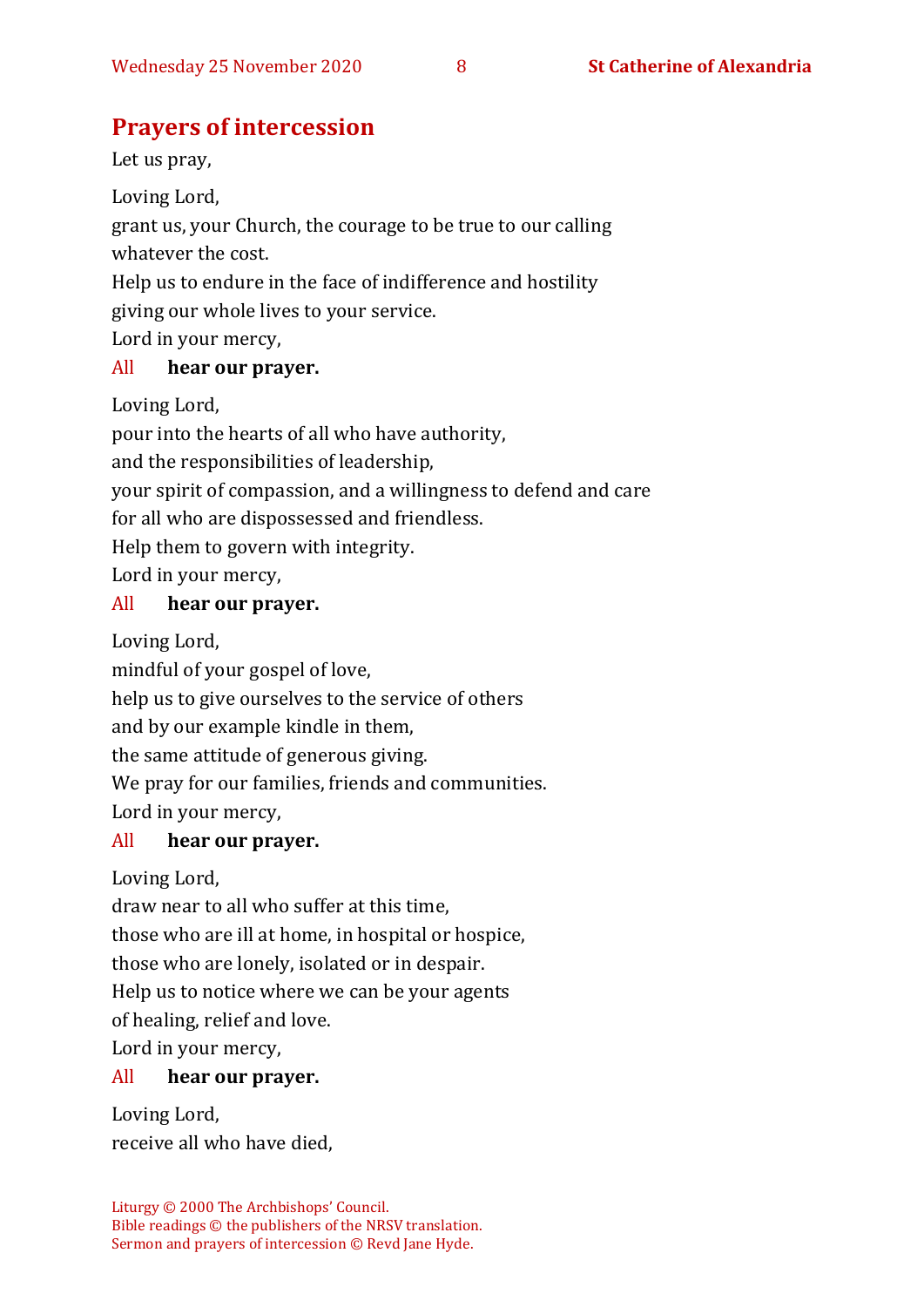that they may win the prize of your heavenly call and rest in your love forever. Comfort all who mourn with the assurance that love never dies. Lord in your mercy,

### All **hear our prayer.**

Loving Lord, in gratitude for your guidance and help, we offer you our loving obedience.

Merciful Father,

All **accept these prayers for the sake of your Son, our Saviour Jesus Christ. Amen.**

# **The peace**

Unto us a child is born, unto us a son is given, and his name shall be called the Prince of Peace.

The peace of the Lord be always with you,

All **And also with you.**

HYMN 3 **[Amazing love](https://www.youtube.com/watch?v=ItR0E1lg7lY)** (please click on this link to hear the hymn)

The liturgy of the Communion Service appears below

# The Dismissal

May Christ who makes saints of sinners, who has transformed those we remember today, raise and strengthen you that you may transform the world; and the blessing of God the Almighty: Father, Son, and Holy Spirit, be with you now and remain with you always. All **Amen** 

HYMN 4 **[All I once held dear](https://www.youtube.com/watch?v=oxpPIa-BskY)** (please click on this link to hear the hymn)

Go in peace to love and serve the Lord.

#### All **In the name of Christ. Amen.**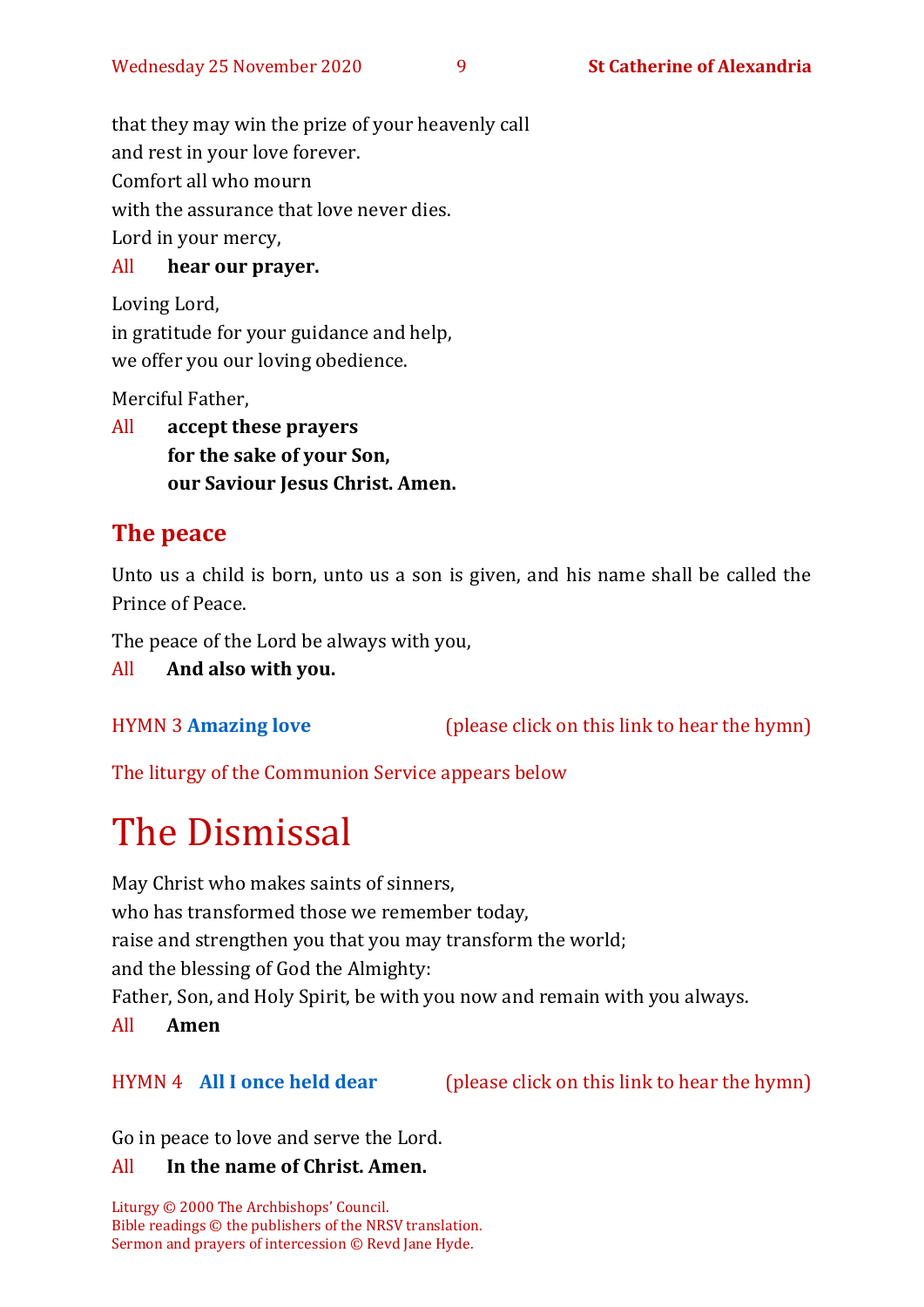# The Liturgy of the Sacrament

## Eucharistic Prayer (prayer E)

The Lord be with you

### All **and also with you.**

Lift up your hearts.

#### All **We lift them to the Lord.**

Let us give thanks to the Lord our God.

### All **It is right to give thanks and praise.**

It is indeed right, our duty and our joy, always and everywhere to give you thanks, holy Father, almighty and eternal God, through Jesus Christ our Lord. And now we give thanks, most gracious God, surrounded by a great cloud of witnesses and glorified in the assembly of your saints. The glorious company of apostles praise you. The noble fellowship of prophets praise you. The white-robed army of martyrs praise you. We, your holy Church, acclaim you. In communion with angels and archangels, and with all who served you on earth and worship you now in heaven, we raise our voice to proclaim your glory, for ever praising you and saying:

All **Holy, holy, holy Lord, God of power and might, heaven and earth are full of your glory. Hosanna in the highest. Blessed is he who comes in the name of the Lord. Hosanna in the highest.**

We praise and bless you, loving Father, through Jesus Christ, our Lord; and as we obey his command, send your Holy Spirit, that broken bread and wine outpoured may be for us the body and blood of your dear Son.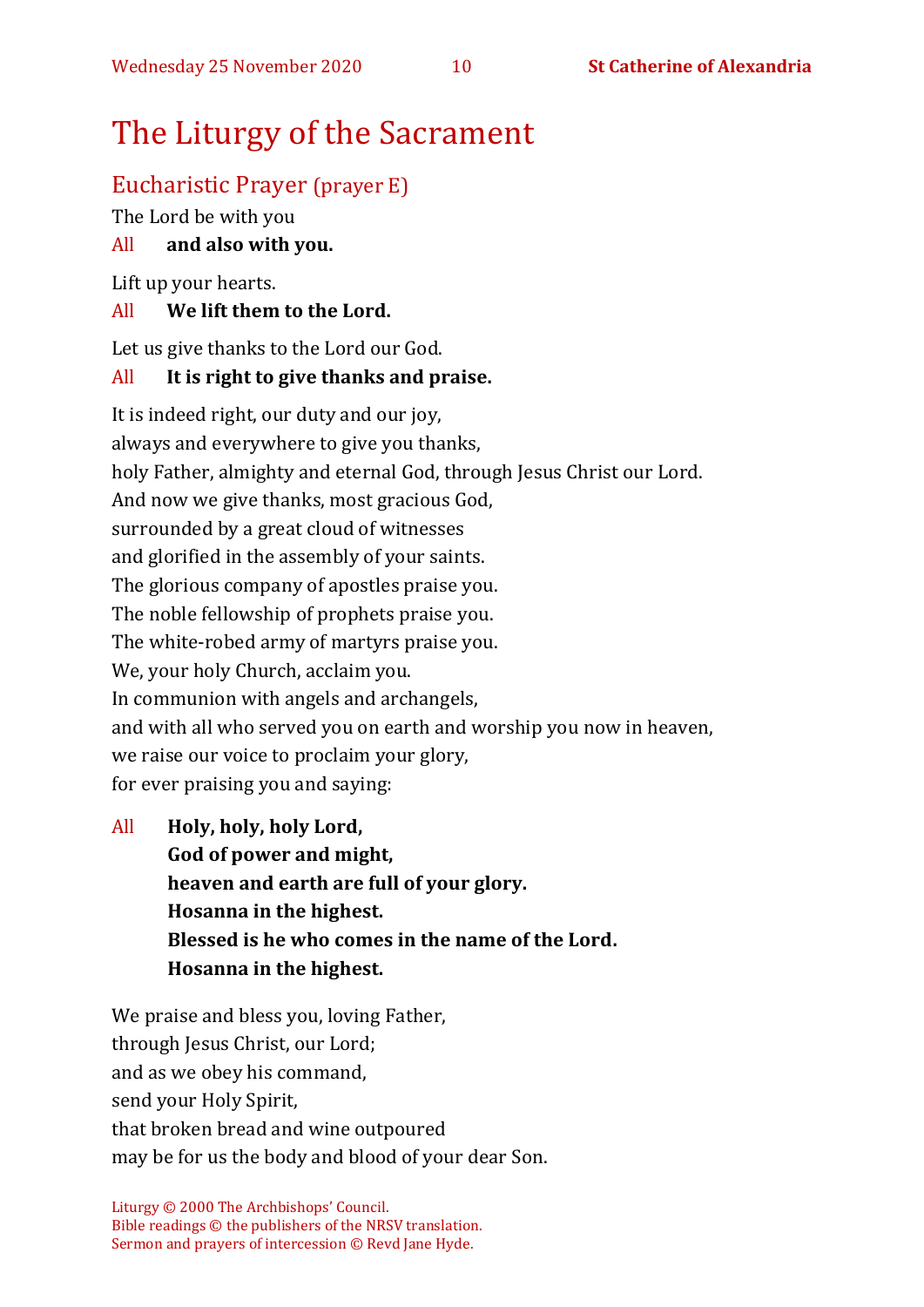On the night before he died he had supper with his friends and, taking bread, he praised you. He broke the bread, gave it to them and said: Take, eat; this is my body which is given for you; do this in remembrance of me.

When supper was ended he took the cup of wine. Again he praised you, gave it to them and said: Drink this, all of you; this is my blood of the new covenant, which is shed for you and for many for the forgiveness of sins. Do this, as often as you drink it, in remembrance of me.

So, Father, we remember all that Jesus did, in him we plead with confidence his sacrifice made once for all upon the cross.

Bringing before you the bread of life and cup of salvation, we proclaim his death and resurrection until he comes in glory.

Great is the mystery of faith:

All **Christ has died. Christ is risen. Christ will come again.**

Lord of all life, help us to work together for that day when your kingdom comes and justice and mercy will be seen in all the earth.

Look with favour on your people, gather us in your loving arms and bring us with St Catherine and all the saints to feast at your table in heaven.

Through Christ, and with Christ, and in Christ, in the unity of the Holy Spirit, all honour and glory are yours, O loving Father, for ever and ever.

#### All **Amen.**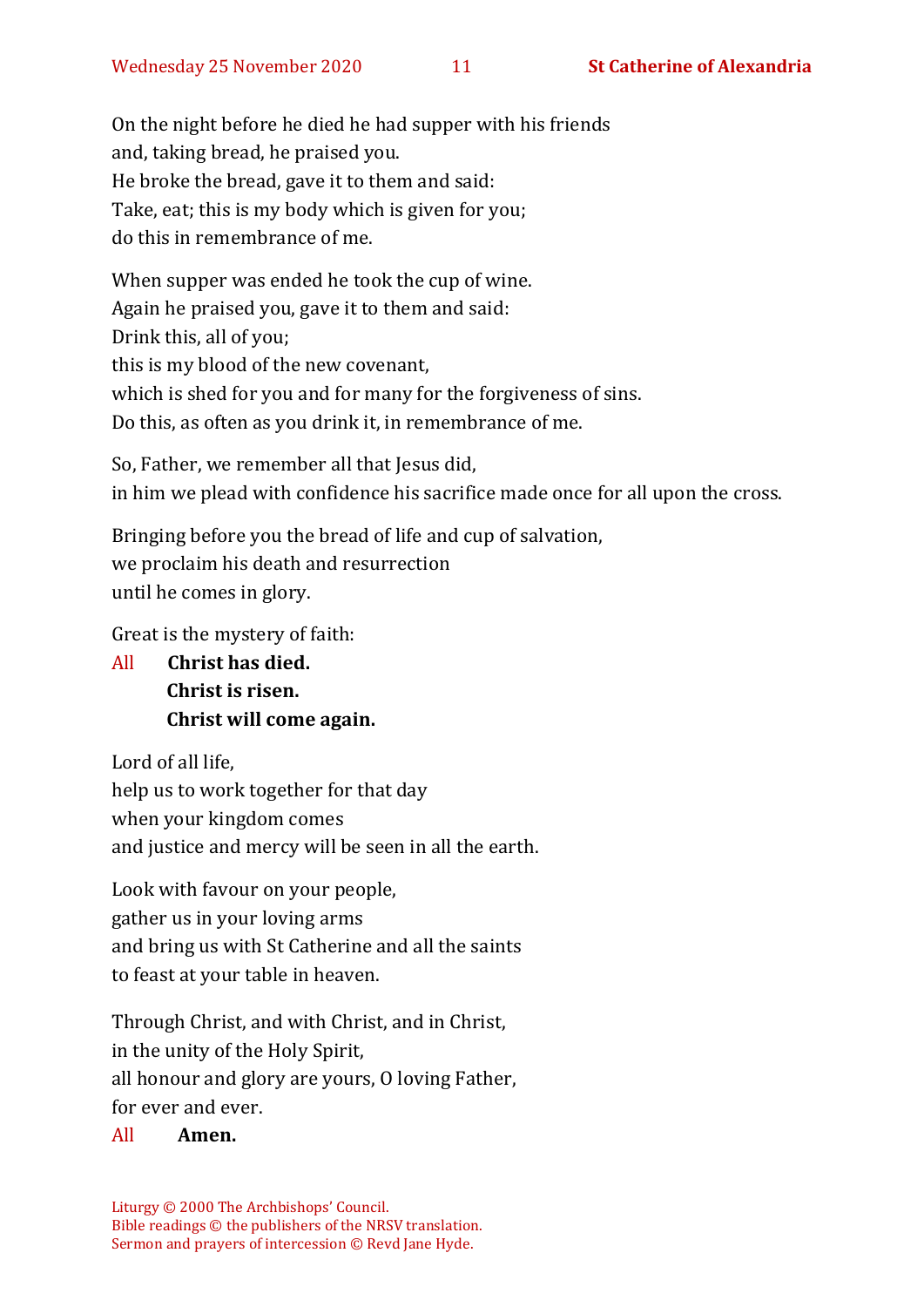# The Lord's Prayer

As our Saviour taught us, so we pray

All **Our Father in heaven, hallowed be your name, your kingdom come, your will be done, on earth as in heaven. Give us today our daily bread. Forgive us our sins as we forgive those who sin against us. Lead us not into temptation but deliver us from evil. For the kingdom, the power,** 

**and the glory are yours now and for ever. Amen.**

# Breaking of the Bread

We break this bread to share in the body of Christ.

- All **Though we are many, we are one body, because we all share in one bread.**
- All **Lamb of God,**

**you take away the sin of the world, have mercy on us.**

**Lamb of God, you take away the sin of the world, have mercy on us.**

**Lamb of God, you take away the sin of the world, grant us peace.**

Draw near with faith. Receive the body of our Lord Jesus Christ which he gave for you, and his blood which he shed for you. Eat and drink in remembrance that he died for you, and feed on him in your hearts by faith with thanksgiving.